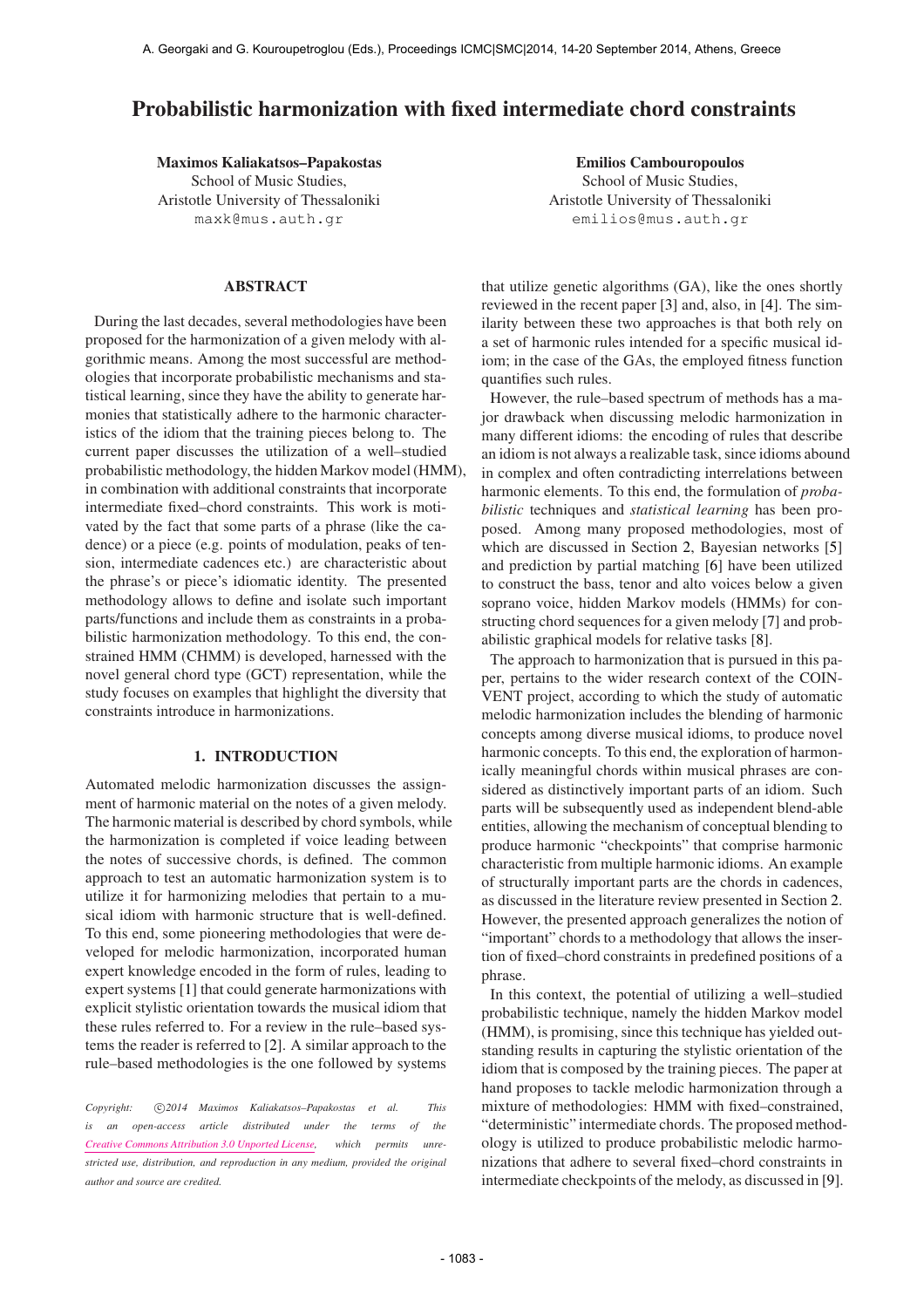Harmonization with fixed checkpoints is considered a crucial component of the presented work, since it enables the prior definition of important chords in intermediate positions of the melody to be harmonized. The intermediate or "*anchor*" chords of a phrase are considered to be given either from an algorithmic process in a hierarchical level above the "chord progression" level – where chord transitions are defined by the proposed HMM variation – or by a human user. However, it is beyond the scope of this paper to discuss potential algorithms for intermediate chord selection. Therefore, the experimental results mainly encompass examples where the fixed–chord constraints are provided either by a human expert, or by the chords utilized in the genuine composition of the harmonized melody (from phrases that were not included in the training set). The proposed methodology applies to full reductions of harmonic material, therefore, a phrase is considered to include only the chords and melody notes that encompass harmonic meaning.

An additional fundamental concern of the proposed harmonization approach is the idiom–independencyin the chord symbols, chord relations and melodic considerations. This concern is addressed by utilizing the general chord type (GCT) representation, which is briefly discussed in Section 3.2. The proposed algorithm acts on a certain level of the harmonic hierarchy, primarily the *phrase* level. Thereby, given some "anchor" chords that remain fixed in a phrase, the aim of the algorithm is to select *"proper"* chord sequences that connect the intermediate parts of the fixed chords, under the conditions introduced by the melodic material to be harmonized. The evaluation of the algorithm incorporates a comparison between the proposed constrained HMM (CHMM) and a "typical" HMM, which incorporates prior probabilities for the beginning and ending chords. The results indicate that CHMMs produce harmonizations that might be completely different to the ones produced by HMMs, depending on the imposed constraints. The results are reported on phrases of a set of J. S. Bach chorales, since they comprise an unofficial "benchmark" dataset for melodic harmonization methodologies.

#### 2. PREVIOUS WORK AND MOTIVATION

Hidden Markov models (HMMs) have been extensively used for the automatic harmonization of a given melody, since their formalization describes the targeted task very well: given a sequence of observed notes (melody), find the most probable (hidden) sequence of chords that is compatible with the observations, according also to a chord transition matrix. In several studies of HMM–based melodic harmonization methodologies, a straightforward distinction is made on the role that some chords play to the composition – mainly the cadence of the phrase. For instance, the cadences of produced harmonizations by the HMM developed in [10] were utilized to evaluate the system's performance, by comparing the cadence patterns that were produced by the system to the ones observed in the dataset.

Several HMM approaches discuss the utilization of some methodological tools to amplify the role of the cadence in the harmonization process. For instance, in [11] and [12] a backwards propagation of the HMM methodology is proposed, i.e. by examining the prior probabilities of the final chord given the final melodic note. The Markov decision process followed in [13], rewards the authentic cadences thus providing higher probabilities to chord sequences that end with an authentic cadence. In [14] the phrases are divided in tonic, subdominant, dominant and parallel tonic chords, allowing a trained HMM to acknowledge the positions of cadences, however the selection of chords is performed through a rule–based process. A commercial application utilizing HMM for melodic harmonic is *mySong* [15], which receives the melody by the singing voice of the user, extracts the pitches of the melody and employs an HMM algorithm to provide chords for the melody. The approach followed therein is equivalent to the one described in Section 3.1 (and in Equation 1), which is also used as a starting point towards the formalization of the BCHMM. According to the HMM approach utilized by mySong, prior probabilities are considered not only for the beginning chord of a piece, but also for the ending one, a fact that further biases the choice of solutions towards ones that incorporate first and final chords that are more often met in the training dataset.

The approach presented in this paper is motivated by the research in the aforementioned works, but it is different on a fundamental aspect: it allows the *deterministic* (not probabilistic) insertion of chords at any place in the chord sequence. Such an approach is important since it permits the extension of the "learned" transitions with, potentially allowing to build composite harmonization that comprise characteristics from various idioms. To this end, the isolation of the harmony in "strategic" harmonic positions (e.g. the cadence, the beginning or intermediate parts of a phrase) is expected to contribute to the project's perspective.

# 3. INTERMEDIATELY–CONSTRAINED PROBABILISTIC HARMONIZATION

The aim of the proposed methodology is to allow the probabilistic harmonization, while allowing prior determination of intermediate chords (also named as *checkpoints* in the literature [9]). The intermediate chords may either be specified by an algorithmic process that determines music structure on a higher hierarchical level, or may be directly inserted by a human annotator. Some examples of algorithm classes on higher hierarchical levels that could be utilized for providing intermediate anchor chords are rulebased approaches, generative grammars, or even Markov models trained with chords on a sparser time scale (e.g. the beginning, the middle and the final chord of phrases). Additionally, the fact that direct human intervention is enabled, allows the presented methodology to be the backbone of a melodic harmonization assistant, which allows its user to specify a harmonic "spinal chord" of anchor chords that are afterwards connected by chord sequences that give aesthetic reference to a learned idiom.

An abstract example of a melodic harmonization process that incorporates some fixed anchor points is demonstrated in Table 1. Therein, a melodic line denoted by  $m_i$  i ∈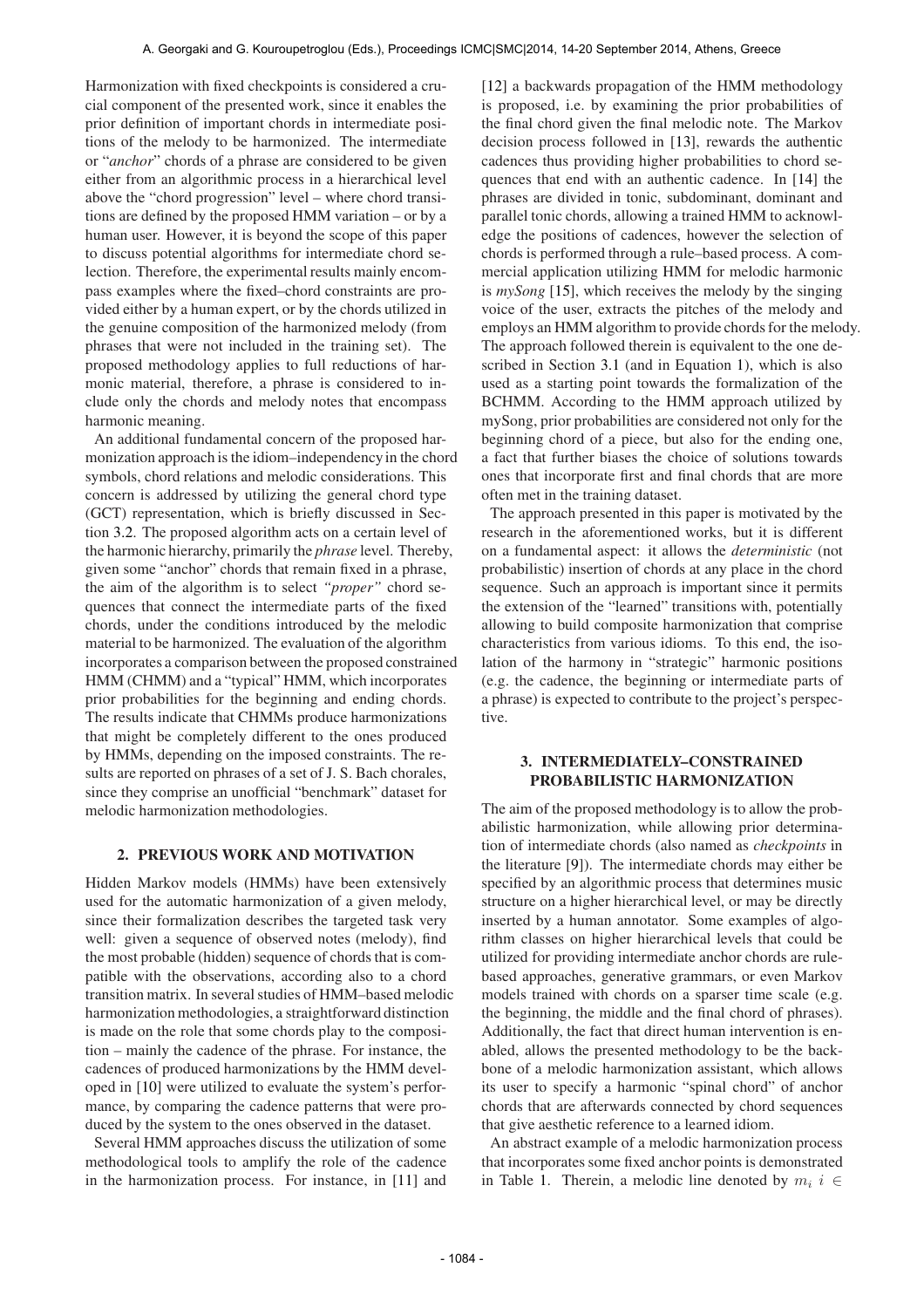$1, 2, \ldots, 8$  (supposed length 8) is harmonized with some given intermediate chords as constraints, namely  $I_i$ ,  $i \in$ 1, 2, 3. The intermediate chords have been applied to specific notes of the melody, i.e.  $I_1$  on  $m_1$ ,  $I_2$  on  $m_5$  and  $I_3$ on  $m_8$ . The first and final notes are harmonized with fixed chords for demonstration purposes, either one or both of them could be harmonized automatically by the variation of the HMM variation discussed in this paper. After the intermediate fixed chords have been defined, the *boundary– constrained* variation of the HMM (BCHMM) is utilized for each of the successive parts that begin and/or end with a fixed chord. It has to be highlighted that the BCHMM is an abbreviation signifying an intermediate step of the proposed CHMM methodology. In this step only boundary constraints are considered. In the case where the beginning and ending chords of the phrase are not fixed, the boundary constraints apply only on the fixed edge; the non–fixed edge is harmonized by utilizing the typical probabilistic HMM boundary condition, as discussed in the next paragraphs. For the example in Table 1, the BCHMM algorithm is applied twice, once of each pair of consecutive anchor chords – namely BCHMM<sup>1</sup> for connecting  $I_1$  with  $I_2$  and BCHMM<sup>2</sup> for connecting  $I_2$  with  $I_3$ .

| mel. $m_1$ |       |                    | $m_2$ $m_3$ $m_4$ |  | $m_5$              | m <sub>6</sub> | m <sub>7</sub> | m <sub>8</sub> |
|------------|-------|--------------------|-------------------|--|--------------------|----------------|----------------|----------------|
| con.       | $I_1$ |                    |                   |  | $I_2$              |                |                | $I_3$          |
|            |       | $C^1$              | $C_2^1$ $C_3^1$   |  |                    | $C^2$          | $C_2^2$        |                |
|            |       |                    |                   |  |                    |                |                |                |
|            |       | BCHMM <sup>1</sup> |                   |  | BCHMM <sup>2</sup> |                |                |                |
|            |       |                    |                   |  |                    |                |                |                |
|            |       |                    |                   |  |                    |                |                |                |

Table 1. Abstract example of the proposed harmonization algorithm. On top  $(m_i)$  the melody notes to be harmonized are illustrated, below  $(I_i)$  the chord that are given as constraints and in the bottom  $(C_i^j)$  the chords produced by the j–th BCHMM method application.

The presented algorithm discusses only the level of chord labeling, i.e. its goal is to attribute a chord symbol  $-$  expressed as a GCT structure – disregarding information about harmonic rhythm and voice leading. Harmonic rhythm is a crucial matter that defines a vital part of a harmonization's character, however, within the context of the prototypical evaluation of the proposed method, a chord is considered to accompany every note of the melody; a similar approach has often been endorsed in past research. Similarly, voice leading is also an important aspect of harmonization, while one could arguably consider that voice leading is sometimes fundamental in a sense that the movement of each separate voice defines the final vertical shape of the harmonic blocks. Nonetheless, some primitive experimental results on automatic harmonization with HMMs indicate that the GCT bases and extensions of most probable chord successions, as reflected in a transition matrix, encapsulate the potential of efficient voice leading, allowing the successions of vertical harmonic blocks to be combined in such a way that an efficient voice leading algorithm would potentially interpret some basic horizontal characteristics. Although this argument is clearly supported by the examples presented in the experimental results section, a more elaborate examination is left for future work.

# 3.1 Intermediate anchor chords as boundary constraints

The chords that "connect" two successive fixed–boundary chord segments are defined by the aforementioned variation of HMM, the BCHMM. Throughout the development of the BCHMM, a nomenclature relative to the subject under discussion will be followed, i.e. the dataset will comprise musical pieces (more specifically harmonic reductions of pieces), the states will represent chords and the observations will describe melody notes. To this end, the set of possible states–chords will be denoted by  $S$ , while the letters  $C$  and  $c$  will be used for denoting chords. The set of all possible observations–notes will be denoted as  $\mathcal{Y}$ , while  $Y$  and  $y$  will be denoting melody notes. Specifically, the capitalized letters will be used to denote statistical variables, while their instantiation variables will be denoted by lower case letters. For example,  $P(C_i = c_i)$  denotes the probability that the chord in the  $i$ –th position is a  $c_i$  chord (where  $c_i$  is a specific chord, e.g. a [7,  $[0, 4, 7]$ ,  $[10]$ ] chord in GCT form, which is a dominant seventh chord).

An initial set of music phrases is considered which will provide the system with the required statistical background, constituting the training set. Through this dataset the statistics that are induced concern three aspects:

- 1. The probability for each state (chord) to be a beginning chord. This distribution is computed by examining each beginning chord for each phrase in the dataset and is denoted as  $\pi(C_1 = c)$ ,  $c \in \mathcal{S}$ .
- 2. The probability for each state (chord) to be an ending chord. This distribution is computed by examining each ending chord for each phrase in the dataset and is denoted as  $\tau(C_T = c), c \in \mathcal{S}$ .
- 3. The probability that each state follows another state, denoted as  $P(C_i = c_i | C_{i-1} = c_{i-1}), c_i, c_{i-1} \in S$ .
- 4. The probability of a chord being played over a melody note, denoted as  $P(C_i = c_i | Y_i = y_i)$ .

These probabilities are related during the computation of the *overall* probability that a certain chord sequence  $(C_i =$  $c_i$ ,  $i = 1, 2, \dots, T$ ) is applied over an observed melody  $(Y_i = y_i, i = 1, 2, \dots, T)$ . This overall probability is computed by

$$
P(C_i = c_i | Y_i = y_i) = P_{\pi} P_{\mu} P_{\tau}, \qquad (1)
$$

where

$$
P_{\pi} = \pi(C_1 = c_1) P(C_1 = c_1 | Y_1 = y_1), \tag{2}
$$

$$
P_{\mu} = \prod_{i=2}^{T} P(C_i = c_i | C_{i-1} = c_{i-1})
$$
  

$$
P(C_i = c_i | Y_i = y_i)
$$
 (3)

$$
P(C_i = c_i | Y_i = y_i), \qquad (3)
$$

$$
P_{\tau} = \tau(C_T = c_T) \, P(C_T = c_T | Y_T = y_T). \tag{4}
$$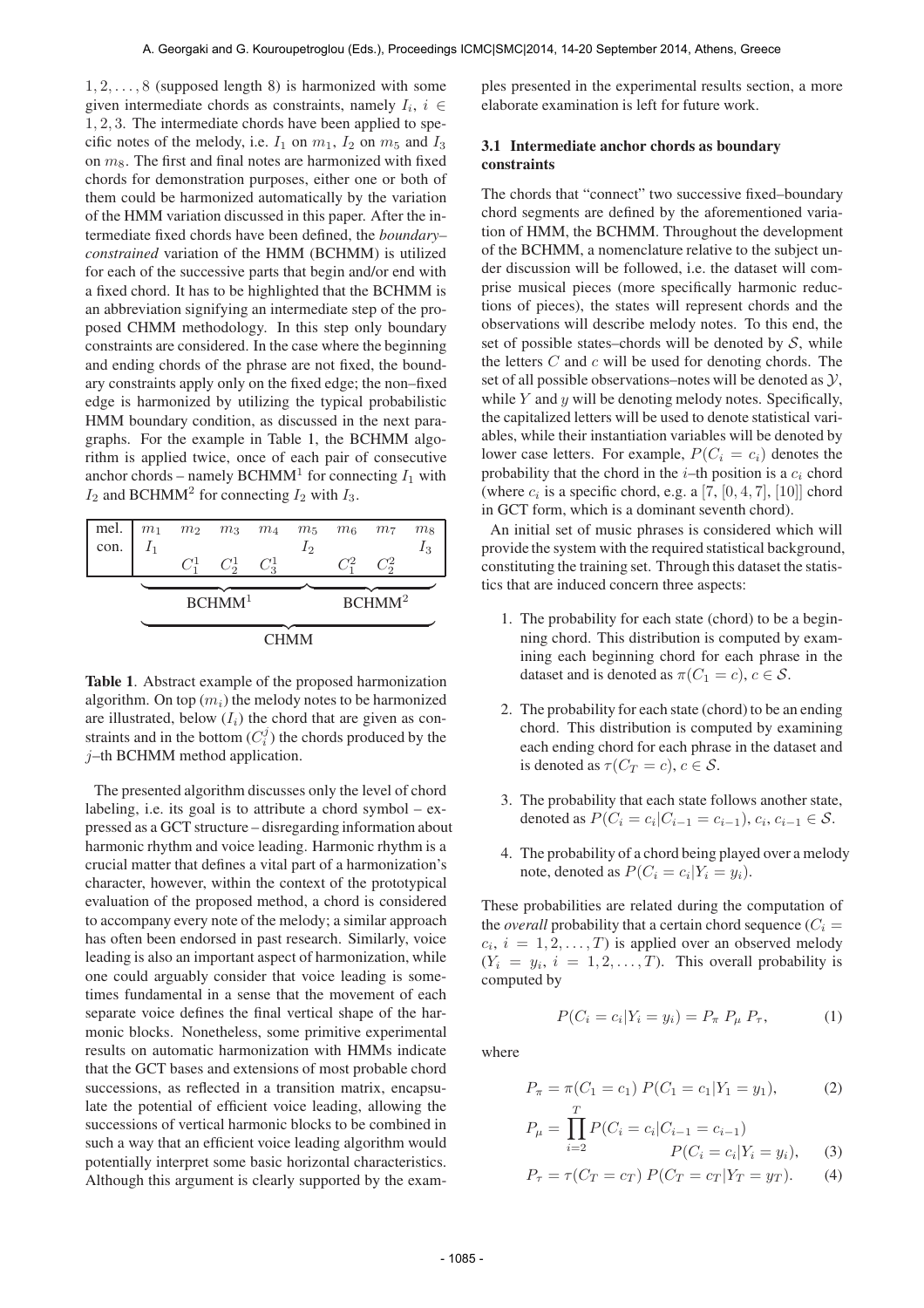An optimal sequence of chords is one that maximizes the overall probability (in Equation 1)<sup>1</sup>, by achieving an optimal path of states that yield a maximal combination for the probabilities in all the counterparts  $(P_{\pi}, P_{\mu}$  and  $P_{\tau}$ ), typically through the Viterbi [16] algorithm. The probabilities in  $P_{\pi}$  promote some chords as better solutions to begin the path of chords: the ones that are more often used in the beginning of pieces in the dataset. Similarly, the probabilities in  $P_{\tau}$  advance solutions that are more often met as concluding chords. Although the results reported in past works indicate that  $P_{\pi}$  and  $P_{\tau}$  most probably create satisfactory results, these probabilities do not *guarantee* that the more often met beginning and ending chords will be utilized. A similar comment can be made about some strategies that have been proposed, which focus on constructing satisfactory cadences, by beginning from the end of the phrase to be harmonized and employing the Viterbi algorithm from "right-to-left". Specifically, while the latter approaches have an increased bias towards the cadence part of the phrase, it is again not guaranteed that the cadence or the beginning chord of the phrase will be satisfactory.

Regarding the probabilistic scheme, the process for computing the probability value in Equation 1, incorporates the extraction of the statistical values for  $\pi(C_1 = c_1)$  and  $\tau(C_T = c_T)$ , according to the number of occurrences of each chord as an initial or final chord respectively. For the BCHMM approach however, no statistics are considered for these boundary points, since they *certainly* (with probability 1) include the chords specified by a higher hierarchical level or by a human annotator. To be compatible with the terminology followed hitherto for the presentation of the HMM model, the latter comment can be expressed by modifying the Equations 2 and 4 so that they indicate the chords selected at temporary boundary points between successive checkpoints as certain, while eliminating the probabilities for any other chords to appear. Specifically, if the beginning and ending chords are selected to be  $\alpha_1$  and  $\alpha_T$ respectively, the new probabilities that substitute the ones expressed by Equations 2 and 4 are the respective following:

$$
P'_{\pi} = \begin{cases} 1, & \text{if } C_1 = \alpha_1 \\ 0, & \text{otherwise} \end{cases}
$$
 (5)

$$
P'_{\tau} = \begin{cases} 1, & \text{if } C_T = \alpha_T \\ 0, & \text{otherwise.} \end{cases}
$$
 (6)

The probability that is therefore optimized is the following:

$$
P(C_i = c_i | Y_i = y_i) = P'_{\pi} P_{\mu} P'_{\tau}, \tag{7}
$$

where the factor  $P_{\mu}$  is the one defined in Equation 3. The employment of the Viterbi algorithm under the constraints imposed by the boundary conditions, as reflected by Equations 5 and 6, assigns zero–value probabilities to all paths, except the ones that begin with  $\alpha_1$  and end with  $\alpha_T$ . Figure 1 illustrates the trellis diagram of the Viterbi algorithm under the discussed constraints.



Figure 1. Trellis diagram for the BCHMM. Only transitions from  $\alpha_1$  and to  $\alpha_T$  as first and last states respectively are permitted. The intermediate trellis diagram is the same as in a typical HMM.

#### 3.2 Application of BCHMM in the current harmonization system

The efficiency of the HMM, and consequently the BCHMM, methodology relies on selecting a proper set of states to represent the chords that are utilized in the training set, which will subsequently be used in the harmonic generation process. The term "proper" indicates that there is a tradeoff in the amount of information of chord representation and the number of states required to delegate each chord in the HMM (and the BCHMM). For instance, by describing the possible chords only as major or minor, the number of states remains small (24 for all 12 pitch classes), however the harmonic description is very poor. Several works in the literature ([9, 15] among others) propose the utilization of standard chords (e.g major, minor, diminished, augmented and major seventh), applicable to all 12 relative pitch classes of the composition key of the examined pieces. However, by devising such a chord selection scheme it is possible that important harmonic information is excluded, since several pitch class combinations that might appear (rather frequently in some musical idioms) are disregarded.

The chord representation followed in the context of the paper at hand is the *general chord type* (GCT) representation, which is able to embody the information of both consonant and dissonant parts of a pitch class group. The GCT incorporates three parts, the *root*, the *base* and the *extensions* of a chord, denoted with three different entrances in a list of the form [root, [base], [extension]]; for example the pitch class  $[7, 11, 2, 5]$  is represented as  $[7, [0, 4, 7]$ , [10]], which indicates a dominant seventh chord. These parts are defined for pitch class simultaneities, according to a process that isolates the maximal mutually consonant pitch class combinations of this simultaneity, according to a consonance vector that defines the intervals between pitch classes that are considered consonant. For the chorales of Bach, that constitute the dataset of examination, the consonant intervals are considered to be the major and minor thirds, their inversion–equivalent major and minor sixths and the perfect fifths and fourths. A complete description of the GCT is beyond the context of this paper and the

<sup>&</sup>lt;sup>1</sup> In implementations of HMMs it is usually the negative loglikelihood that is being minimized, i.e. the logarithm of the expression in Equation 1, since the numbers that are yielded by consecutive multiplications of probabilities (quantities  $\leq 0$ ) are difficult to be compared by eye because of their small magnitude.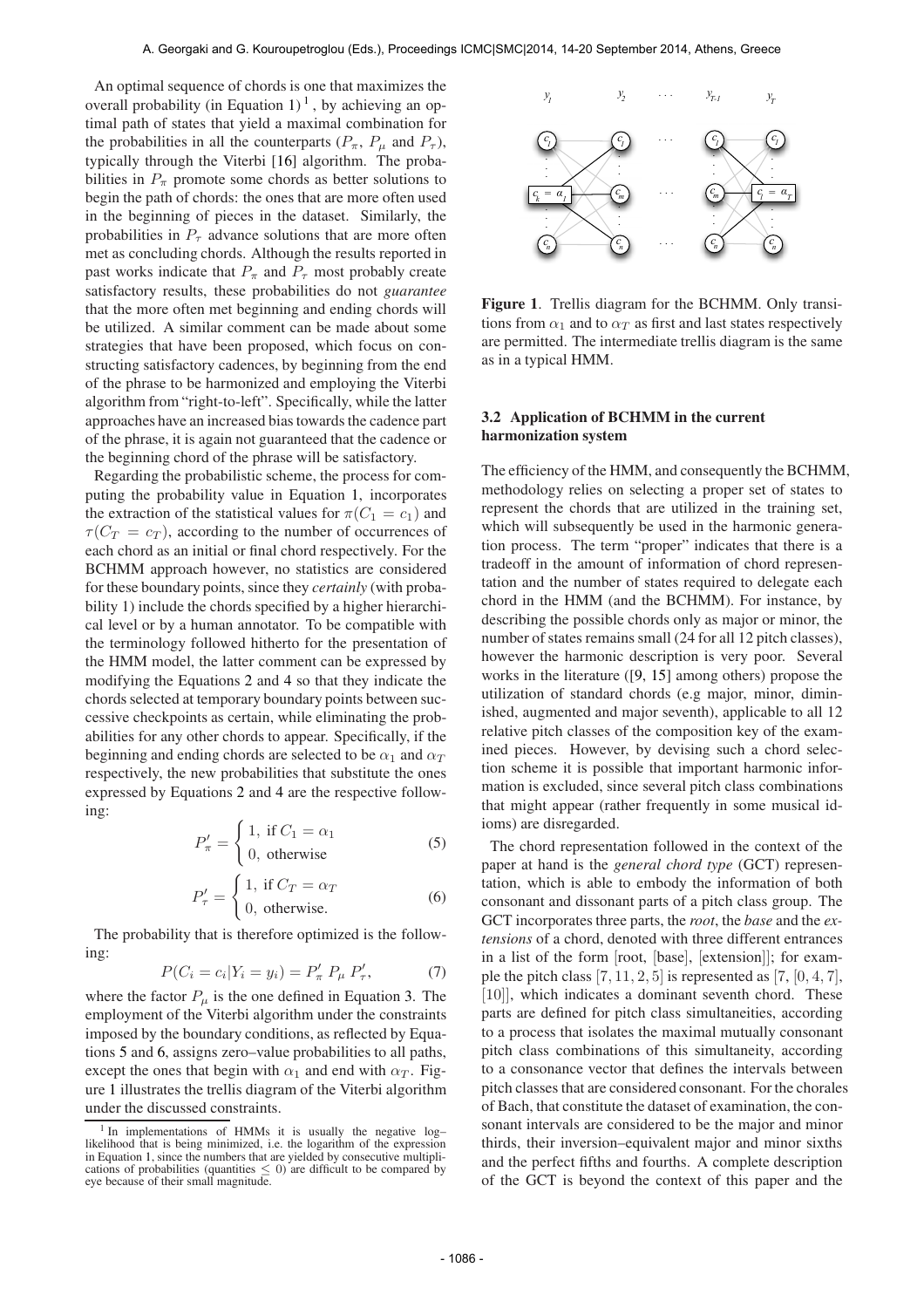interested reader is referred to [citation omitted for peer reviewing].

The implementation of the HMM incorporated a simple "rule–based" observation–to–state probability assignment  $(P(C_i = c_i | Y_i = y_i))$  for defining the probability for each chord to be played with each note of the melody. Specifically, for each note of the melody, this "rule–based" criterion provides a maximum probability for chords that include this note and a minimum for one that does not. Maximum probability is set to 1, while the minimum is set to 10−<sup>6</sup> . Additionally, the zero entries of the chord transition matrices that are produced by the training simulations, are also assigned a value of  $10^{-6}$ <sup>2</sup>. By removing the zero entries in these matrices, a potential blocking of the algorithm is avoided in situation where zero probabilities occur. Such situations may occur either in the extreme scenario where there is no chord to include a melodic note, or in the even more extreme scenario where there is no probable path connecting two predetermined anchor points.

#### 4. RESULTS

The experimental results demonstrate in a qualitative manner the effectiveness concerning several aspects of the proposed melodic harmonization approach:

- 1. The effectiveness of the GCT representation towards capturing the idiom's "chords", providing interpretations that are in agreement with the Roman numeral analysis.
- 2. The efficient adaptation of the GCT representation to the chord bases and extension characteristics that enable the automatic harmonization system to be amenable to effective voice leading. Dissonance of extensions, should be treated for special voice leading.
- 3. The presented methodology's effectiveness in terms of the training data requirements.
- 4. The increase of interestingness that the insertion of intermediate and/or boundary chords can introduce to the composed harmony.
- 5. The fact that the HMMs are versatile enough to adapt to "deterministic" harmonic constraints.

During the "unofficial" evaluation of the presented methodology, several test phrases were harmonized, as well as several anchor point insertion setups were examined. The presented results include some indicative harmonizations that have been produced by the system with different anchor point setups. The utilized dataset comprises a selection of phrases from the "benchmark" chorales of J. S. Bach, specifically some chorales in the major mode.

The experimental process aims to provide indications about the fact that the utilization of the anchor points yield harmonizations that are potentially more "*interesting*" than

the ones produced by the typical HMM methodology – depending on the selected anchor points. Therefore, the experimental results expose the ability of the proposed system, as well as the flexibility of the modified HMM scheme towards allowing different – and potentially more interesting – harmonization alternatives, according to the provided anchor points. To this end, the system's evaluation processes mainly addresses the fact that the proposed methodology is implementable using a relatively small dataset of training pieces.

This paper addresses the harmonization task within the context of a certain key, thus a full harmonic reduction of phrases is considered as input to the system; the term "phrase" will hereby signify the melody notes and their harmonization, as yielded from the reduction. The phrases of the Bach chorales are divided in two sets according to their key of composition, i.e. in major and minor phrases. Although harmonizations of both modes were tested, the reported results include only major mode phrases. The GCT chords–states that are derived for the major chorales of Bach are 41 and for the minor chorales 38, while many of the major and minor states are overlapping, i.e. exist both in the major and in the minor chorales. Several of these states are redundant since their GCT expression in fact describes chords of the same functionality, e.g. the GCTs  $[0, [0, 4, 7], ]$  and  $[0, [0, 4], ]$  denote a major chord in the tonic. Additionally, there is a considerable amount of GCT states (around 15 for each mode) that occur only two or three times in the entire dataset. The latter comments indicate that the employment of a GCT clustering technique could group some GCTs according to their harmonic functionality, further reducing the states to approximately 25 for each mode. However, such a grouping methodology is yet to be developed and it is part of ongoing research.

When harmonizing a melody with no constraints, the HMM methodology selects the most probable sequence of chords (hidden states) according to probabilities related to the melody's note to be harmonized and to probabilities related to the transitions between pairs of states. The imposition of fixed– chord constraints is intuitively expected to alter the harmonization "locally", i.e. the CHMM harmonization is expected to be different than the one provided by the typical HMM a few chords before or after a chord that remains fixed – if the selected chord to be fixed is different than the one provided by the HMM. However, the application of chord constraints in some cases provided different harmonizations throughout the entire length of the phrase. The voice leading in the examples presented below was performed by a music expert; an algorithmic process for voice leading is a future research goal. The score examples that are analyzed in the remaining of this section are produced by HMMs or CHMMs that trained on the same set of 30 random chorale phrases, which did not include the harmonized phrases.

The example in Figure 2 amplifies the role of anchor chords and specifically the beginning and ending chords of a phrase. In this example, a Bach chorale melody is harmonized with the typical HMM methodology (top) and with anchor boundary (beginning and ending) chords de-

<sup>&</sup>lt;sup>2</sup> After the adjustment of the values in either the observation or the transition matrices, these matrices could be normalized to produce a unit sum for each chord. However, since the probability values in the matrix entries are computed only in terms of maximizing the total probability (ignoring its magnitude), such a normalization is not necessary.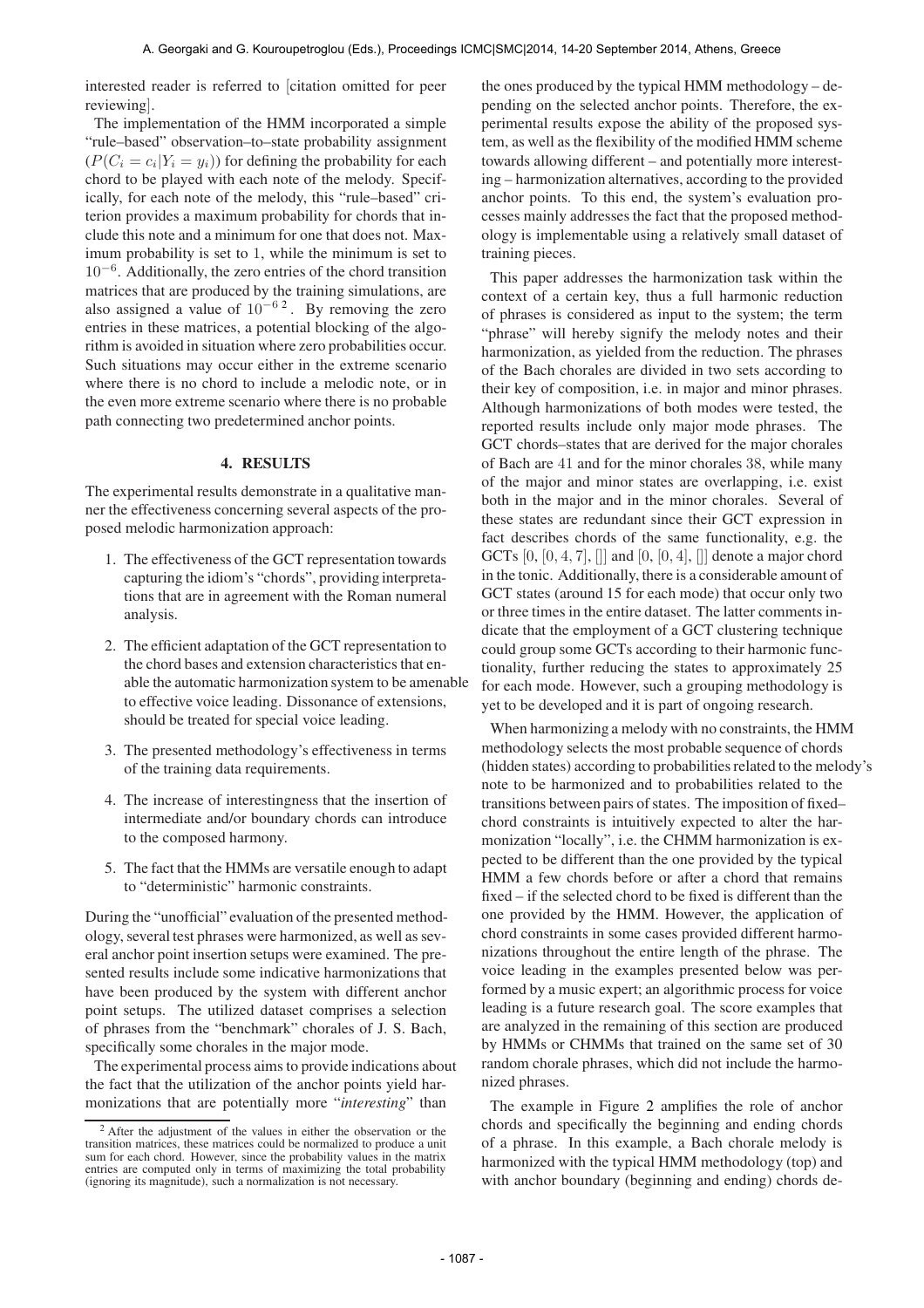noted by an asterisk. The boundary chords are the ones utilized by Bach in the genuine chorale. An initial comment concerns the fact that the HMM methodology does not "guarantee" that the beginning and ending (boundary) chords of a melody to be harmonized are identical to the ones that would potentially be utilized by a human composer. Additionally, the role of the boundary chords is crucial: the example in Figure 2 demonstrates that different anchor chords provided an entirely different harmonization. Furthermore, this example shows that that the imposition of constraints "forced" the system to follow more "interesting" and unpredictable chord paths, since, the typical HMM methodology utilized more typical and probable chord progressions between V and I chords. The imposition of constraints on the other hand, forced the HMM methodology to establish temporary secondary tonalities, yielding a richer harmonic interpretation of the melodic sequence.



Figure 2. (a) The harmonization of a Bach chorale melody with the typical HMM methodology and (b) with constraints on the first and final chords (indicated with an asterisk).

The evidently important role of the beginning and ending chords leads to further inquiries about the ability of the HMM to accurately "predict" the boundary chords of phrases, according to the ones utilized in the genuine compositions. Answers to these inquiries are approached through a statistical comparison between the boundary chords produced by the HMMs and the boundary chords assigned by Bach. Specifically, an intuitively realistic answer is pursued with the utilization of three different metrics on how "correct" the boundary chords attributed by the HMM are, considering the boundary chords of the genuine Bach chorales phrases as ground–truth. Specifically, when the HMM system harmonizes the melody of a phrase, the attributed *first* and *final* GCT chords of the HMM harmonization are compared (according to the aforementioned three metrics) with the respective GCT chords that exist in the genuine harmonization of Bach on the same phrase. Therefore, these three metrics are considered to indicate the "*efficiency*" of the HMM harmonization regarding the beginning and ending GCT chords. These metrics are the following:

1. *Pitch class similarity* (PC,  $\in$  [0, 1]): the percentage

of pitch classes (PCs) in the HMM proposed chord that are equal to the pitch classes of the "correct" chord.

- 2. *Root similarity* (root,  $\in \{0, 1\}$ ): 1 if the GCT roots are equal, 0 otherwise.
- 3. *Exact similarity* (exact,  $\in \{0,1\}$ ): 1 if the GCT chords are completely equal, 0 otherwise.

The PC criterion is the most generous one, since it provides a rather positive score to chords that are considered wrong. For example, if the final chord in a phrase is [0,  $[0, 4, 7]$ ,  $[$ ] (i.e. I degree) and the HMM proposes an arguably wrong  $[4, [0, 3, 7], ]$  chord (i.e. iii degree), then it receives a score of 0.6667, since the common relative to the root PCs are 4 and 7, while the non–common is only the relative PC 11 (contradicting to 0). The exact criterion is the strictest criterion, since it requires that the root, base and extension between chords are the same. The root criterion admits that it is an excessive requirement that all the GCT chord characteristics be the same, acknowledging also the fact that potentially different GCT bases and extensions refer to chords of the same functionality, e.g. [0,  $[0, 4, 7]$ ,  $[[]$  and  $[0, [0, 4]$ ,  $[[]]$ . To this end, the root criterion accounts only the similarity of the root GCT part.

The experimental setup includes four different sets of training excerpts, namely the  $tr - 5$ ,  $tr - 10$ ,  $tr - 20$  and tr − 30 sets. Each of these sets comprises a number of training phrases that is indicated by the numerical part of the name, e.g. the  $tr - 20$  describes an experimental simulation where 20 phrases are used as training data. Under any training scenario, 10 test melodies are harmonized, which belong to chorale phrases that do not pertain to the training set. The training and testing chorales are randomly selected in 100 random selection–training–harmonizing– testing simulations, while different sessions are performed for major and minor mode chorales. Thereby, the statistics that are subsequently presented are extracted from 100 simulations for each setup: major or minor chorale phrases, with different numbers of training phrases  $(5, 10, 20, 20)$ 30) and 10 phrases as harmonizing–testing data.

Table 2 demonstrates the mean values for the three efficiency measures in the first and final chords of the HMM harmonizations, for the major and the minor chorales and for all training setups (different number of training pieces). A first comment concerns the sensitivity of each metric to the number of training pieces. For instance, the PC metric remains relatively steady regardless of the number of pieces as a training set, while the remaining two metrics increase considerably as the number of training pieces increase. Specifically, for the major pieces the increase is around 10%, while for the minor piece around 4-5%. This fact indicates that the number of coinciding pitch classes is a rather vague measure, incorporating little musical information, since this measure does not reveal the dense impact that the increase of the training data would expectedly have.

Except from the imposition of boundary chords, the insertion of intermediate chords can also produce interesting results. The example depicted in Figure 3 discusses the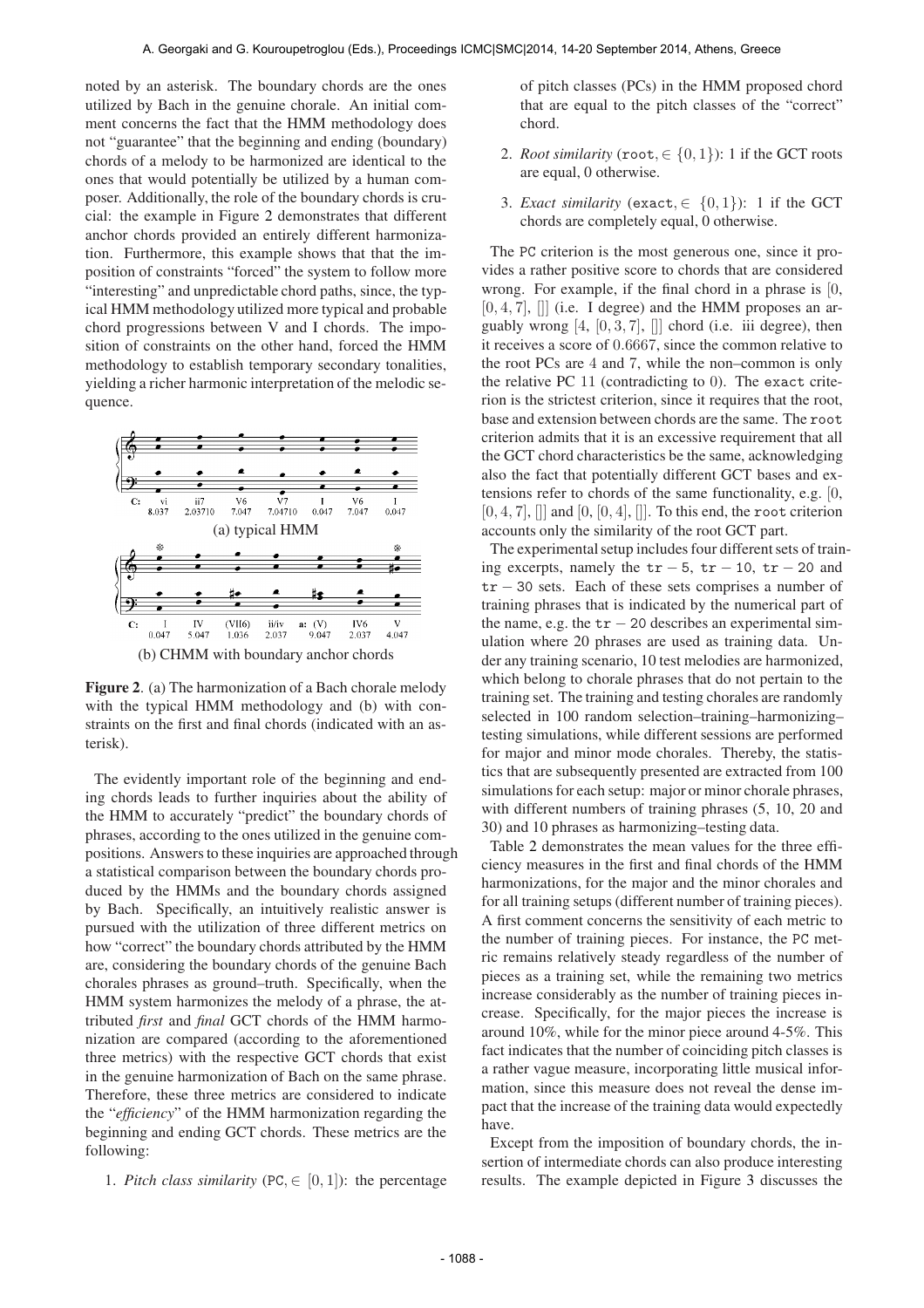|         |                             | Beginning | Ending |        |  |  |  |  |
|---------|-----------------------------|-----------|--------|--------|--|--|--|--|
|         | major                       | minor     | major  | minor  |  |  |  |  |
|         | pitch class similarity (PC) |           |        |        |  |  |  |  |
| $tr-5$  | 0.8635                      | 0.7917    | 0.9373 | 0.8777 |  |  |  |  |
| $tr-10$ | 0.8698                      | 0.8014    | 0.9437 | 0.8827 |  |  |  |  |
| $tr-20$ | 0.8650                      | 0.8008    | 0.9358 | 0.8934 |  |  |  |  |
| $tr-30$ | 0.8670                      | 0.7970    | 0.9533 | 0.8884 |  |  |  |  |
|         | root similarity (root)      |           |        |        |  |  |  |  |
| $tr-5$  | 0.4820                      | 0.4110    | 0.6860 | 0.7330 |  |  |  |  |
| $tr-10$ | 0.4940                      | 0.4060    | 0.7460 | 0.7720 |  |  |  |  |
| $tr-20$ | 0.4900                      | 0.4420    | 0.7770 | 0.8010 |  |  |  |  |
| $tr-30$ | 0.5310                      | 0.4380    | 0.8230 | 0.7840 |  |  |  |  |
|         | exact matches (exact)       |           |        |        |  |  |  |  |
| $tr-5$  | 0.4360                      | 0.3370    | 0.6530 | 0.4580 |  |  |  |  |
| $tr-10$ | 0.4530                      | 0.3280    | 0.7220 | 0.4990 |  |  |  |  |
| $tr-20$ | 0.4660                      | 0.3740    | 0.7570 | 0.5020 |  |  |  |  |
| $tr-30$ | 0.5120                      | 0.3710    | 0.7920 | 0.4980 |  |  |  |  |

A. Georgaki and G. Kouroupetroglou (Eds.), Proceedings ICMC|SMC|2014, 14-20 September 2014, Athens, Greece

Table 2. Efficiency of the typical HMM harmonization regarding the first and final chords, according to the three defined metrics.

harmonization of a Bach chorale in four different versions. Specifically, Figure 3 (a) demonstrates the harmonization produced by the typical HMM methodology, while the harmonization in (b) is produced with constraints on the boundary chords (as indicated by the asterisks). The constraints used in the phrase's boundaries are the ones utilized by Bach in the genuine chorales. The imposition of the boundary constraints does not produce a harmonization that is entirely different regarding the selection of GCT chords (unlike the example shown in Figure 2), however the voice leading that was assigned by the music expert in both phrases is different. The harmonization became more interesting when the music expert indicated the insertion of the diminished chord marked with an asterisk in Figure 3 (c) (fifth chord). This anchor chord changed the harmonization entirely; even when the boundary constraints were alleviated, the harmonization produced by the CHMM system (Figure 3 (d)) was again completely novel. The fact that different constraint conditions produce diverse harmonizations, amplifies the motivation to utilize a "deterministic" chord selection scheme along with the probabilistic HMM framework.

# 5. CONCLUSIONS

The paper at hand presents a methodology for performing automatic melodic harmonization, i.e. providing chords on the notes of a given melody, through a methodology that is based on the hidden Markov model (HMMs), namely the constrained HMM (CHMM), which harnesses the capabilities of the HMMs to perform harmonizations with strictly specific requirements expressed through the employment of certain chords to harmonize certain notes of a melody. Such "anchor" chords would be selected either by an algorithmic (probably non–probabilistic) process functioning a higher level of the harmonic hierarchy, or by a user. The utilization of specific chords imminently enhances the au-



Figure 3. (a) The harmonization of a Bach chorale melody with the typical HMM methodology and with constraints on (b) the boundary chords, (c) the boundary and one intermediate chord and (d) only one intermediate chord. The fixed intermediate chords selected by a human annotator are indicated on the score with an asterisk.

tomatically produced harmonizations since the proper selection of some key–chords leads the system to interesting harmonic paths. For instance, the selection of the first and final (boundary) chords of a phrase, which chords strongly imply the tonal constitution, is a crucial part for generating harmonizations that provide strong reference to an intended musical idiom – fact that is also highlighted by several works in the automatic harmonization literature.

According to the experimental results reported in this paper, the typical HMM approach assigns beginning and ending chords of phrases that are more probable, a fact that potentially contradicts with a composer's choices. Additionally, the imposition of fixed–chord constraints, even only on the boundaries of phrases, force the CHMMs to produce harmonizations that are significantly different to the ones produced without constraints – and often more interesting since they are more "improbable". The chord representation that is employed is the general chord type (GCT) representation, which is a novel technique under development and allows the selection of a relatively small number of chords as states, without disregarding harmonic information from chord extensions.

The proposed technique is a part of an ongoing research in the context of the COINVENT project, according to which the invention of new concepts in automated harmonization is approached by blending harmonic concepts of several musical idioms. To this end, the determination and